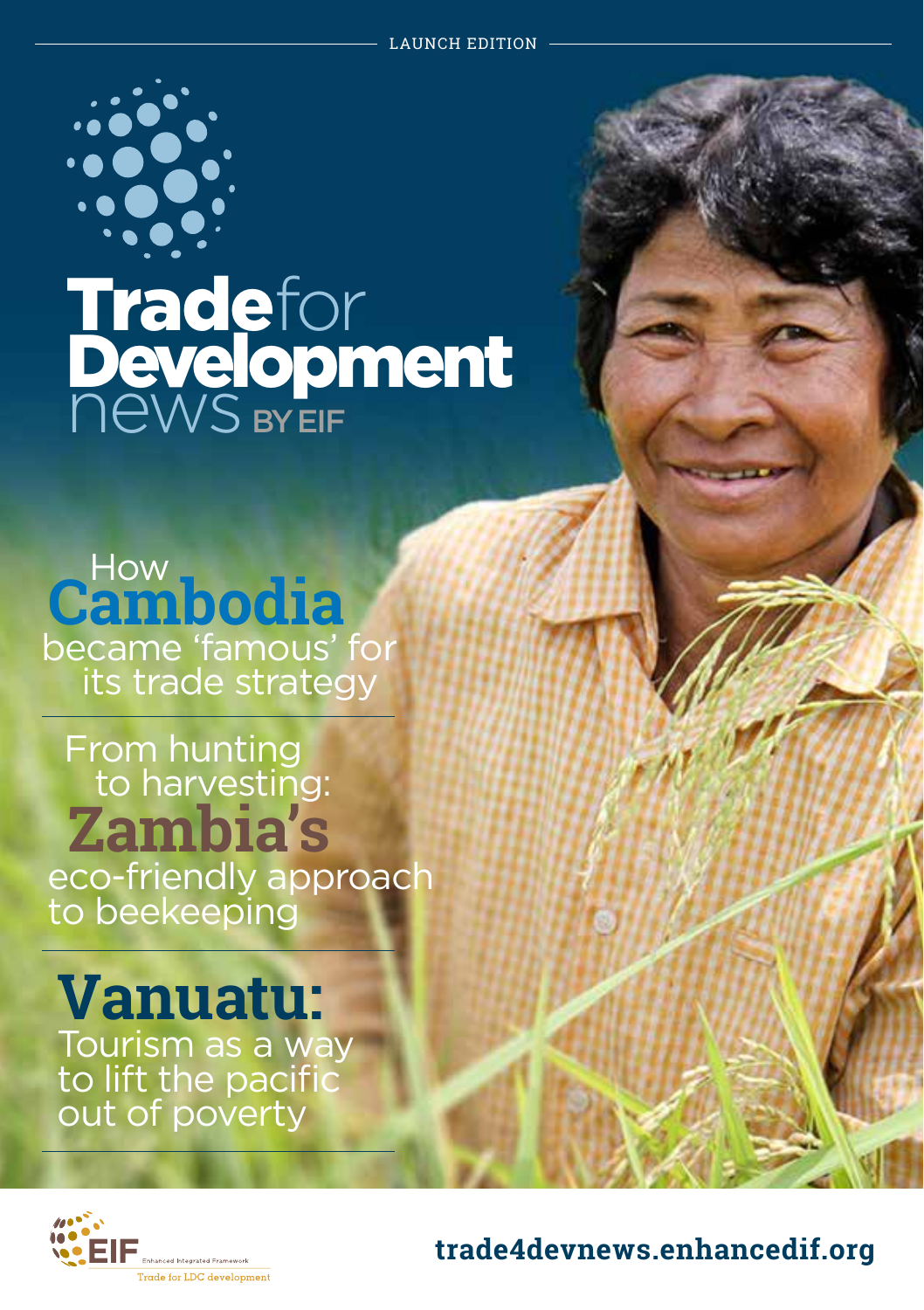

**Voices for trade and development in Least Developed Countries (LDCs)**

## **trade4devnews.enhancedif.org**

Trade for Development News is a place to share EIF stories on the ground, across 47 Least Developed Countries (LDCs), 4 recently graduated countries and several themes and sectors. From op-eds to impact stories, videos to photo essays, this platform is a window into the far-reaching impact of the EIF.

trade for development and aid for trade. We invite you to share your Also designed with a strong focus on partner content in mind, Trade for Development News is intended to be a knowledge hub on all things stories with us, so we can disseminate them further to our readers.

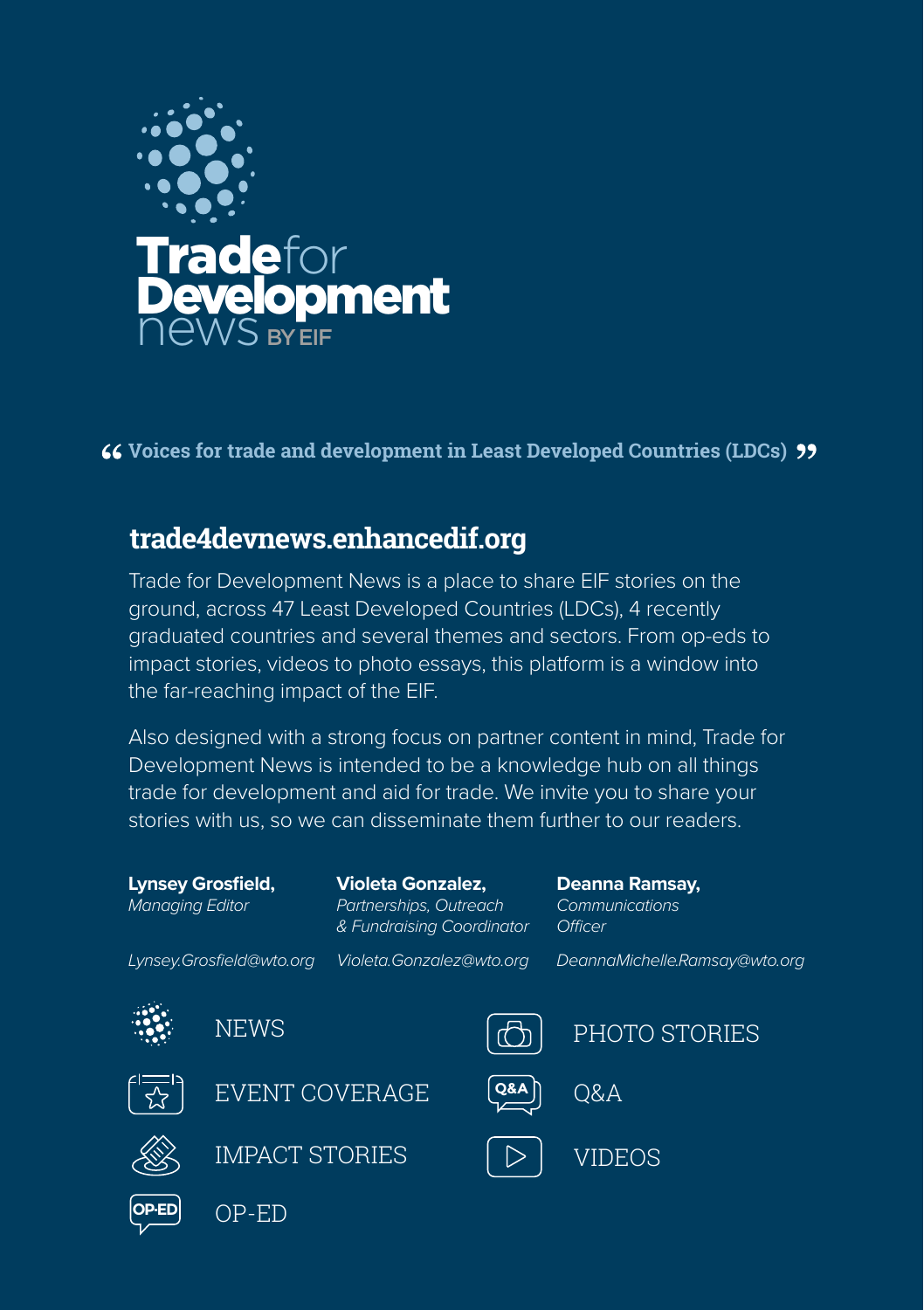## **Trade4DevNews** | Sample stories

| How Cambodia became 'famous'<br>for its trade strategy $\dots\dots\dots\dots\dots\dots\dots\dots\dots\dots\dots$ |  |
|------------------------------------------------------------------------------------------------------------------|--|
| From hunting to harvesting:<br>Zambia's eco-friendly approach to beekeeping6                                     |  |
| Vanuatu: Tourism as a way to lift<br>the pacific out of poverty 10                                               |  |

## **In-Brief**

| How is EIF supporting LDCs                  |  |
|---------------------------------------------|--|
| to unleash their trade potential?12         |  |
| <b>Comorian vanilla and clove exporters</b> |  |
| secure financing with ITC help 12           |  |
| Benin cassava flour makers seek             |  |
| geographical indication 13                  |  |
| Samoa takes important steps                 |  |
| to becoming e-commerce ready13              |  |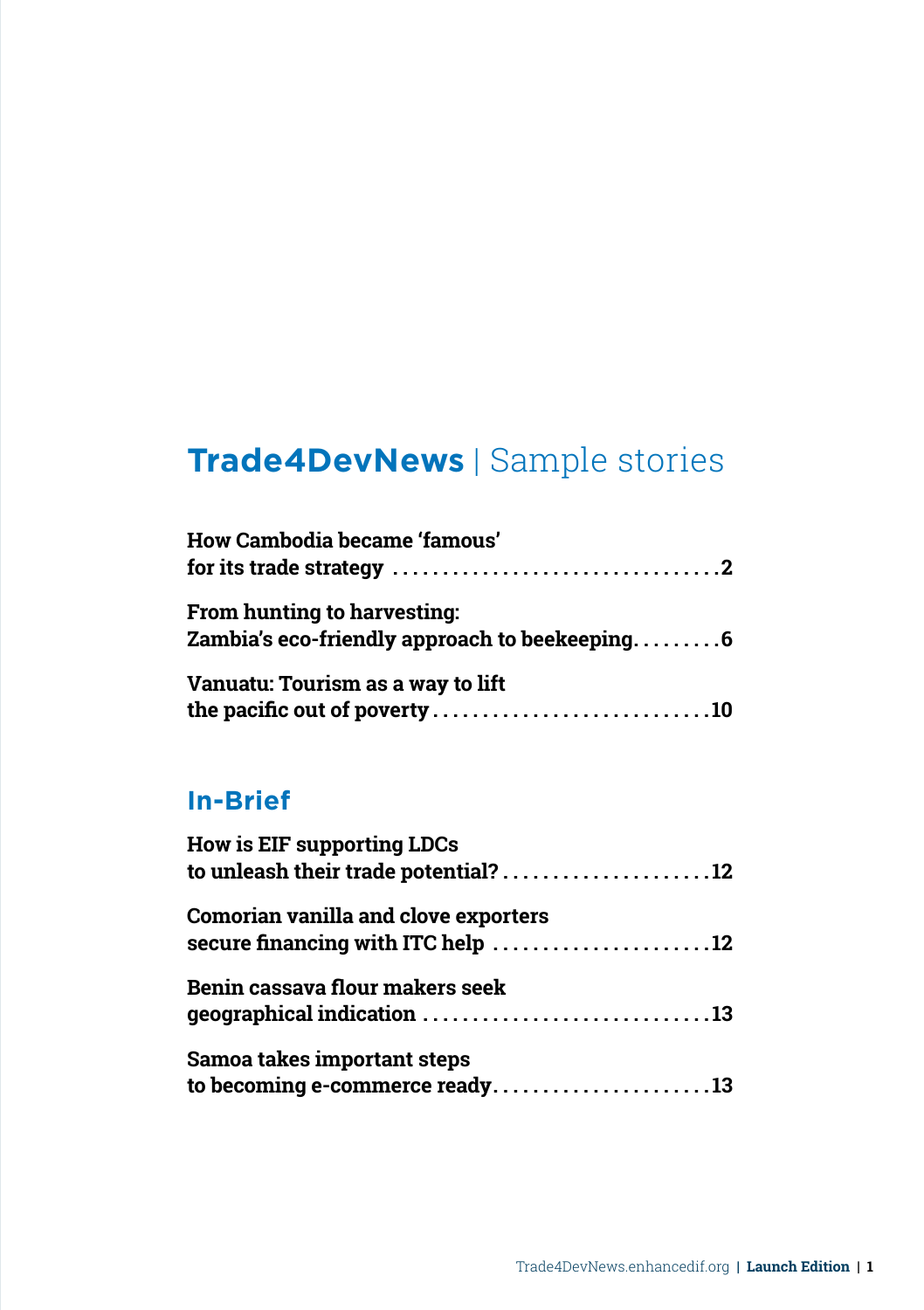<span id="page-3-0"></span>

## **How Cambodia became 'famous' for its trade strategy**

*Michelle Kovacevic* | January 16, 2018 | Aid For Trade

The year is 2017 and Cambodia has stepped into a role that has been out of its reach for years — the voice of 47 Least Developed Countries (LDCs) at the Word Trade Organization. They're the talk of the town  $-$  with a visionary trade policy and the trust and support of a group of donor partners that has helped them achieve an annual economic growth rate that many countries would dream about.

"Cambodia's cross sectoral trade policy has been very famous in the LDC constituency. Many countries want to come to Cambodia to learn about it," says Hang Tran, a senior coordinator at the Executive Secretariat for the Enhanced Integrated Framework (EIF), a programme that has supported Cambodia to not only handle its WTO commitments but

#### **SCAN THIS QR CODE TO READ THE ARTICLE ONLINE**

trade4devnews.enhancedif.org/ en/blog-entry/how-cambodia-became-famous-its-trade-strategy



has also helped build the country's capacity to formulate and implement its trade policy.

To understand Cambodia's remarkable trade journey, we need to go back to 2007, the year Cambodia ran its second Diagnostic Trade Integration Study (DTIS). Traditionally, these EIF studies are comprehensive macroeconomic portraits that identify constraints and opportunities to a country's ability to export its goods and services to regional and international markets.

"Essentially you have a checklist that helps you diagnose the situation to determine a country's strengths, weakness, threats and opportunities to trade." says Tran.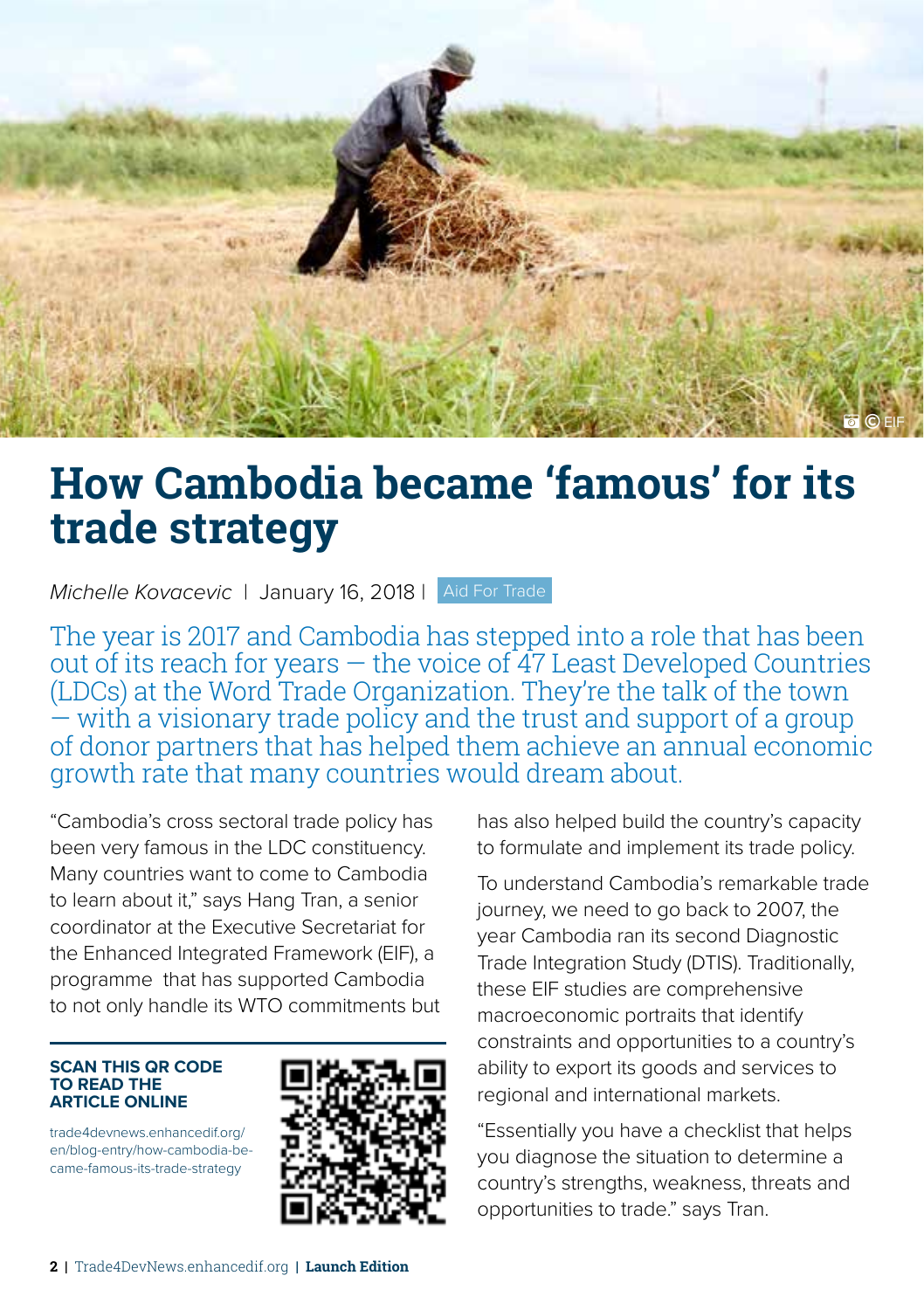This analytical work helps to identify priority actions to be taken by relevant stakeholders in the country. But, Cambodia did not follow this traditional approach, Tran says.

"The difference with Cambodia is that the DTIS led to a comprehensive National Trade Strategy aligned with the government's vision for sustainable development. It focused on how to realise this vision using trade as engine for growth across sectors," Tran says.

So, at the end of the 2007 Diagnostic Trade Integration Study, the government launched what was to become the backbone for an ambitious cross cutting trade strategy — the Trade Sector Wide Approach, or Trade SWAp.

### **Taking an integrated approach to trade**

The Trade SWAp is based on three pillars:

Reforms and cross-cutting issues for trade development (legal reforms, trade facilitation, technical barriers to trade, improving sanitary and phyto-sanitary regulation and practice);

Product and service sector export development (sector-specific reforms, with a focus on the products identified in the DTIS 2007); and

Capacity-building for trade development and for the management of trade development (building competencies,

institutional functionality, and information and accountability systems).

The approach has allowed for, what seem to be, unrelated projects to contribute to a common development goal, says Kamrang Tekreth, Secretary of State at Cambodia's Ministry of Commerce.

"Trade is a cross cutting issue. The Ministry of Commerce cannot do it alone. The Ministry of Industry and Handicrafts has been responsible for standardisation of the products. The Ministry of Agriculture, Forestry and Fishery is responsible for increasing supply production. The Ministry of Economics and Finance through the customs agency are working on trade facilitation and import/export," says Tekreth, who has played a central role in developing the Trade SWAp.

"The Trade SWAp has helped us provide a way for all stakeholders to come together and discuss to identify challenges and opportunities that trade can provide. Because we have the same goals — growth of trade, improving living standards, promoting and  $increasing$  exports  $-$  it has helped us to motivate each other."

During the implementation of projects, meetings organized in the framework of the Trade SWAp, namely monthly meetings

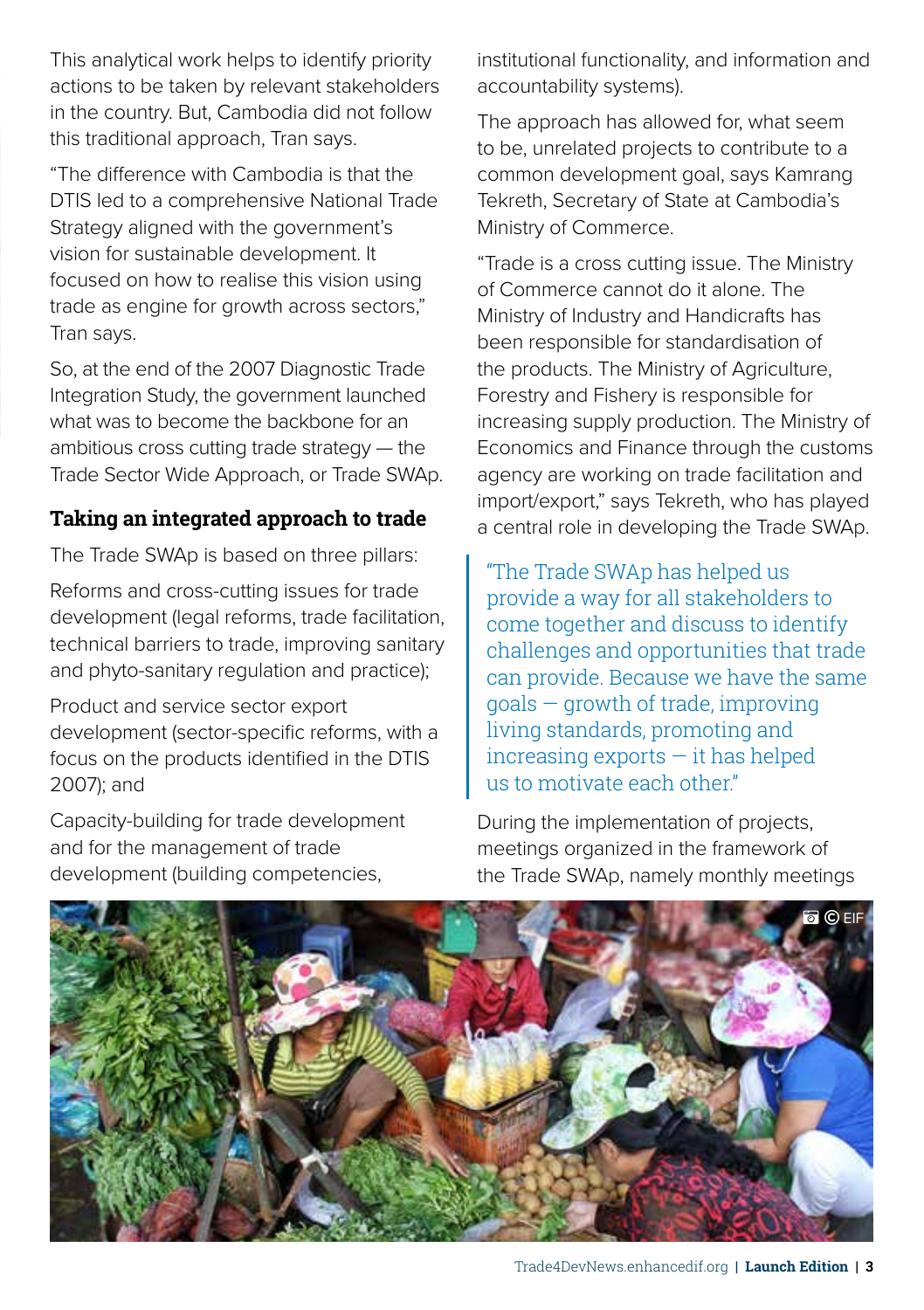

of the SWAp Implementation Committee, quarterly meetings of the Sub-Steering Committee on Trade Development and Trade-Related Investment (SSC TDTRI) and regular SWAp Pillar Working Groups are all coordinated by Ministry of Commerce.

Accordingly, every four months the Ministry also organized an informal meeting on trade development update with in-country development partners. The purpose of the meeting was to update trade support activities from each Partner who was supporting trade development in Cambodia, says Tekreth.

The cross-sectoral approach has also made it easier to coordinate project resourcing, says Tran.

"Some partners prefer to support sectors which have high visibility. So the sectors with a low visibility but high importance for the country may be under-resourced," she says.

"Through Trade SWAp and a multi-donor trust fund, the government was able to channel aid for trade resources in areas that the government might normally struggle to resource, such as institutional capacitybuilding. They managed to get the resources they needed across the board."

### **Learning by doing**

A key part of the EIF approach has been increasing institutional capacity, and again it was done in a unique way, says Tran.

"Instead of creating a project implementation unit with outside staff, the Ministry of Commerce created a permanent institution in the form of the Department of International Cooperation (DICO) as the main project implementing entity. They developed the project, they submit it to us and they lead the implementation of the project but can call on us for support," Tran says.

"Five years down the road you can see the difference — they have confidence to manage projects and you can see they are doing well — they have started by managing US\$1.5 million in projects and they are now managing a US\$36.3 million loan. That is the indication of institutional capacity."

"If you don't enable people to learn by doing and to make mistakes, then they won't grow."

Tekreth has found this approach refreshing.

"Before the staff didn't know much about HR, finance, monitoring and evaluation but by doing the project implementation and receiving specialised short- and long-term training, we feel very strong in our capacity," she says.

"Even me, I learnt from all that ongoing technical and financial support."

Mr Suon Prasith, Deputy Director General at the General Department of International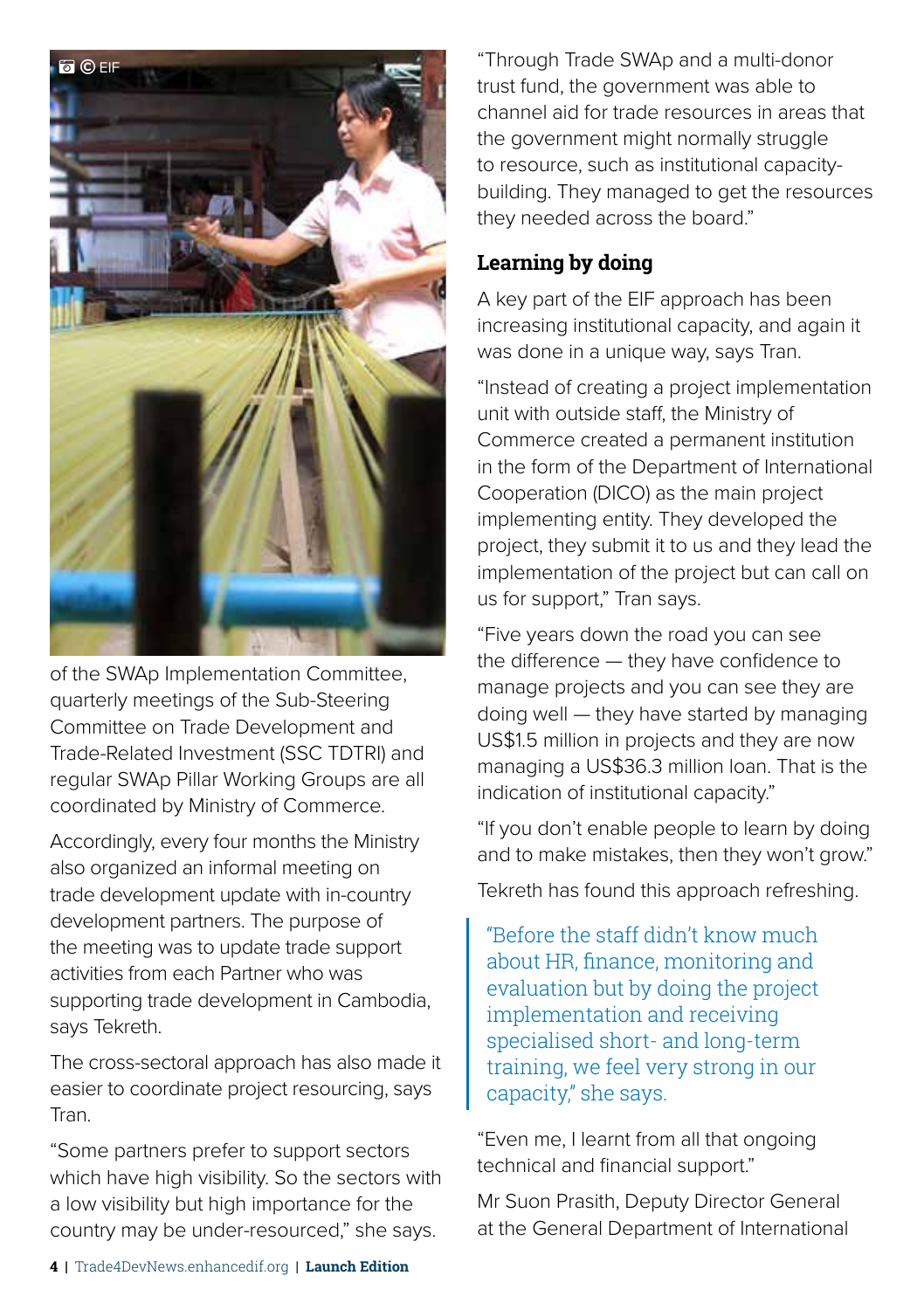Trade in the Ministry of Commerce, confirmed: "Through the EIF, Cambodia implements aid for trade effectively and took ownership seriously."

### **Rice and silk**

A testament to a well-implemented set of programs, most of the 10 sectors that were identified for increased supply have performed very well over the past decade, Tekreth says.

The high value silk project, which has been supported by the EIF, has seen a 74% increase in export of Cambodian silk and exports reached five selected import markets: the EU, the USA, Japan, Australia and New Zealand. Over 160 new weavers have been employed and nearly 130 new silk product designs developed, showing Cambodia can not only compete not only on price but also on quality.

"The weavers, most of whom are women, tell us that they have doubled their monthly income. We are happy that this project can promote women's economic empowerment, especially in rural areas, which is one of our main agendas," Tekreth says.

Rice, the largest employment sector of the Cambodian economy, has experienced similar gains. Since 2011, Cambodian rice exports increased threefold. Cambodian rice now meets standard and hygiene requirements for export to most international markets.

"Cambodian rice received the World's Best Rice Award three years in a row (from 2012 to 2014), and have never been outside the top three ever since. It is a testimony to standard of rice that we are producing," Tekreth says.

### **Ensuring sustainability**

With most of the sectoral projects and the Least Developed Countries group coordination role coming to a close at the end of 2017, Cambodia is now focusing on ensuring the strong institutions that have been built can sustain the gains achieved over the past decade.

Tekreth sees the committee developed at both a national level, and within sectors as integral to this.

"We have developed strategies to solve problems fast and work closely with the private sector. It has not been without challenges but we have overcome the challenges together," she says.

With Cambodia's next Diagnostic Trade Integration Study update set to occur in 2018, all eyes will be on where the country's famous cross sectoral economic vision goes next.



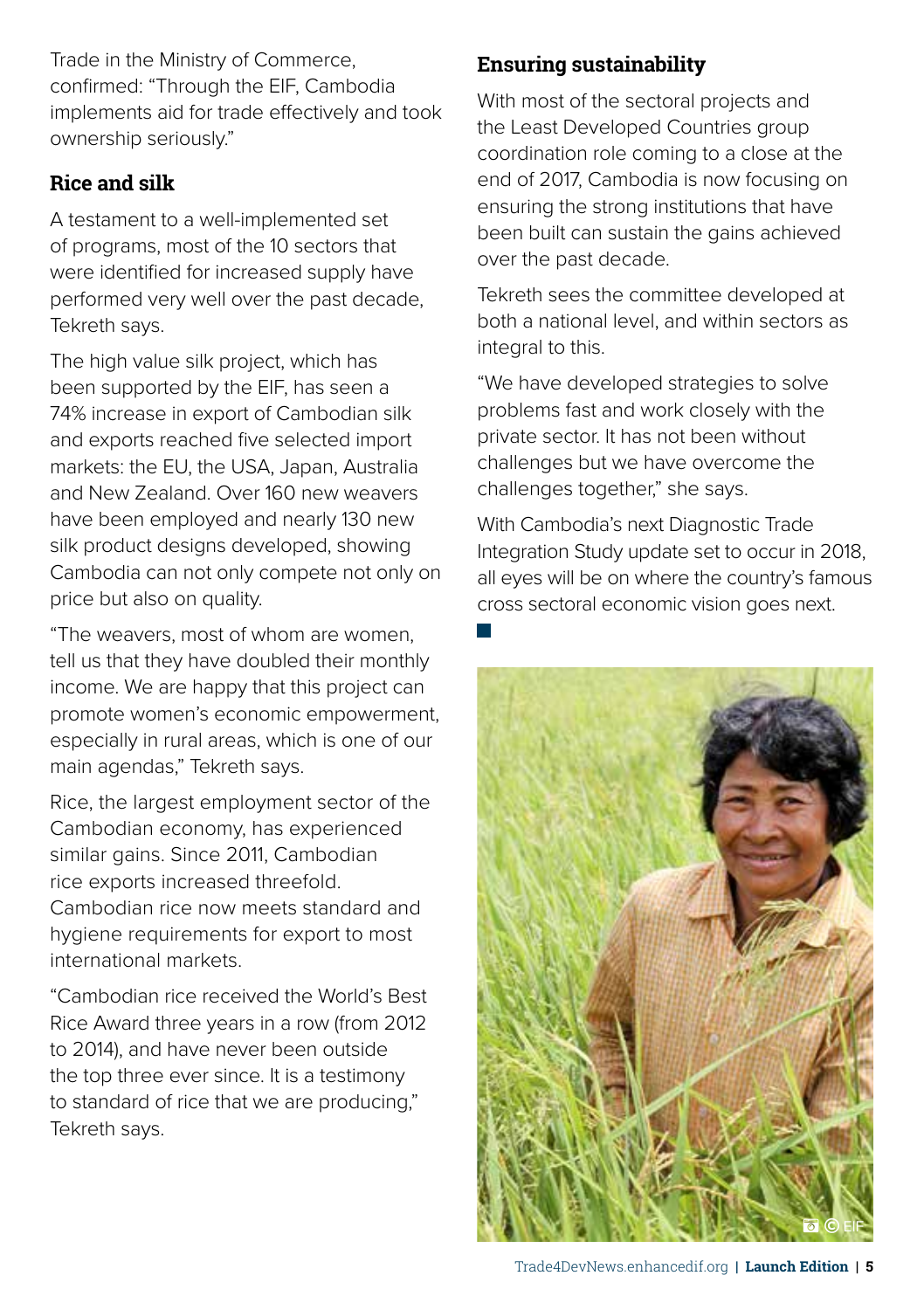## <span id="page-7-0"></span>**From hunting to harvesting: Zambia's eco-friendly approach to beekeeping**

*Simon Hess, Michelle Kovacevic* | January 29, 2018 | Environment

When over six thousand beekeepers change their practices, you know that something important is happening

#### **SCAN THIS QR CODE TO READ THE ARTICLE ONLINE**

trade4devnews.enhancedif.org/ en/blog-entry/hunting-harvesting-zambias-eco-friendly-approach-beekeeping



Recognising that traditional honey harvesting damages the forest, Zambia's rural communities are using modern beekeeping practices that value trees and produce better quality honey. This, and a number of other market measures, has seen Zambia's honey exports grow by 700% — from EUR 163,000 to EUR 1,316,000 — over the past five years.

"The project has made significant impact on Zambia's apiculture sector. Not only has it increased the productivity of the sector, it has reduced deforestation and encouraged more women into beekeeping," says Griffin Nyirongo, EIF Project Manager at Zambia's Ministry of Commerce, Trade and Industry,



which has collaborated with SNV Zambia and the Enhanced Integrated Framework over the past four years to support the development of a sustainable and inclusive honey sector.

Zambia's economy has grown annually by over 6% in the last few years due to the mining sector and the demand for copper, which is fuelled by the global electronics industry. In rural communities, particularly in northwestern Zambia where mining dominates and access to income is limited, small-scale beekeeping can contribute significantly to livelihood security.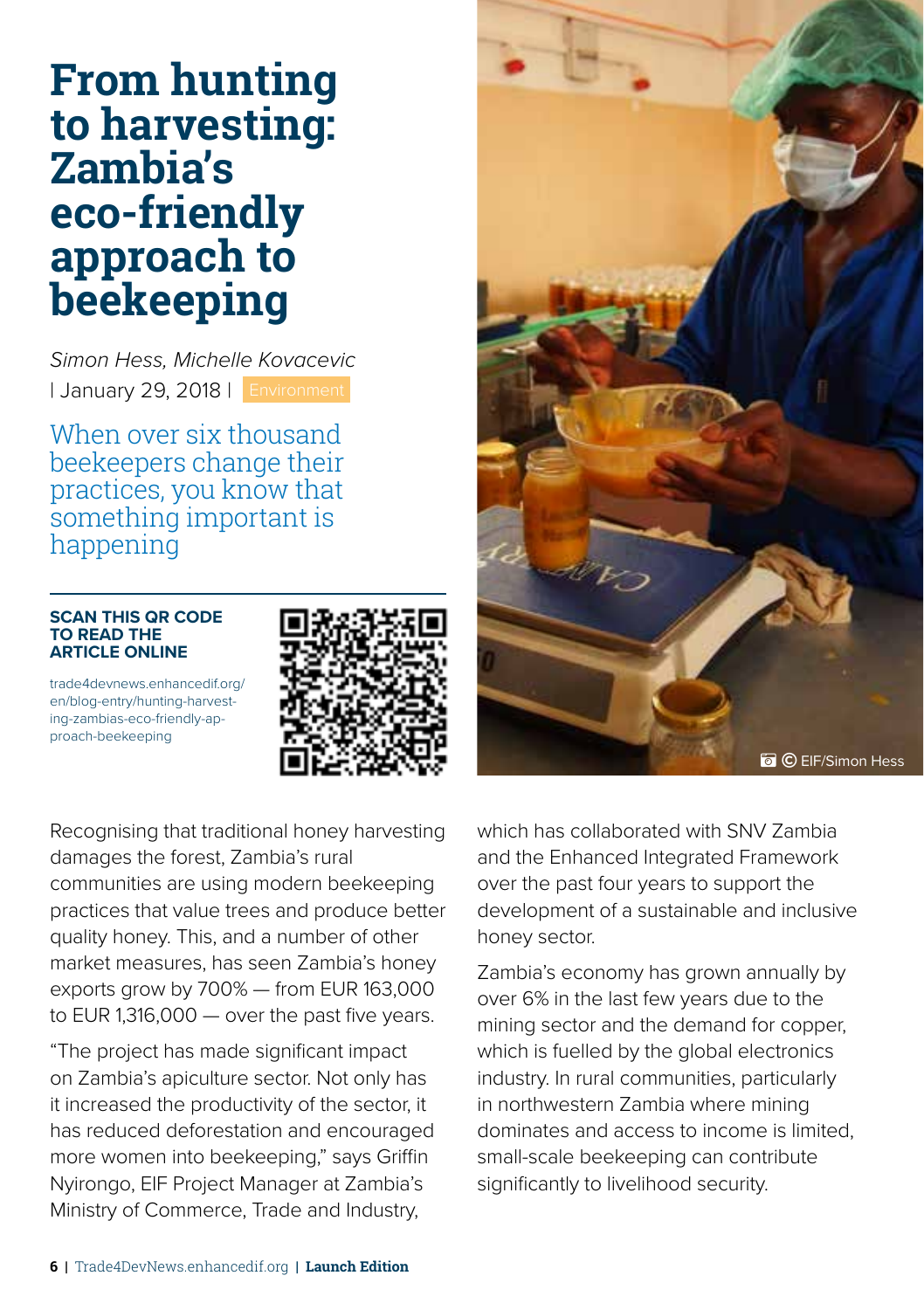### **Tree change**

The traditional way of harvesting honey is less like farming and more like hunting, Nyirongo says.

"First you need to cut down trees to make beehives from the bark. You then climb the tree and place the beehive in a spot up high. When it is ready to harvest you have to disturb the honeycomb and you scoop everything out with your hands," he says.

With EIF's support, the Ministry of Commerce and the SNV Netherlands Development Organisation set out to train 5,000 beekeepers in modern apiary management but exceeded its target, reaching 6,580 beekeepers.

It was able to do that through a trainingof-trainers approach with Zambia Forestry College.

"First 50 people were trained, they then each trained 10 people, and before you know it a we have 500 extension agents who were able to support farmers at a local level, which made all the difference," Nyirongo says.

The beekeepers were given modern beekeeping equipment — hives, protective clothing, harvest and storage buckets and smokers — and trained in harvest and postharvest techniques, apiary management and entrepreneurship skills. These practices were quickly adopted by beekeepers.

## "With modern hives, it is easy to monitor hives for red ants and other predators."

*- Richard Kadimba, a beekeeper from Kabompo*

"When I used traditional bark hives, they were warping and easily got destroyed. With modern hives, it is easy to monitor hives for red ants and other predators," says Richard Kadimba, a beekeeper from Kabompo.

And by making communities aware of how trees are a source of food for bees, beekeepers now check the vegetation in the area and the availability of water for bees during apiary establishment.

"We now know that bees can be kept in bee-hives. Previously our understanding was that bees are only found in the forests, and honey was gathered through honey hunting," says a beekeeper from Machiya, a village in the Copperbelt province named for its vast reserves of copper metal.

Modern hives are also easier to monitor, Nyirongo says, and produce higher quality honey resulting in better access to better markets and prices.

"We saw reduced losses because with the modern hives you can lift out the combs and see which are ready and take them out. As a result, handling honey is easier and more hygienic," he says.

Training has also focussed on assisting rural beekeepers to generate more products from the hives, like artisanal candles and honey wine.

"I know where to sell my honey. I no longer use it for making imbote [a local alcoholic beverage] which is less profitable," says a member of Chisanga beekeeping group.

## **Buying bulk**

Previously, beekeepers used to keep honey in whatever containers they would get and incur costs in transporting honey to long distances looking for the buyers.

"Honey processors had to travel vast areas to collect honey. They had go to various farms where beekeepers are. Not only is this time consuming but it also left out beekeepers where motorized transport couldn't access their farm," Nyirongo says.

The construction of 18 bulking centres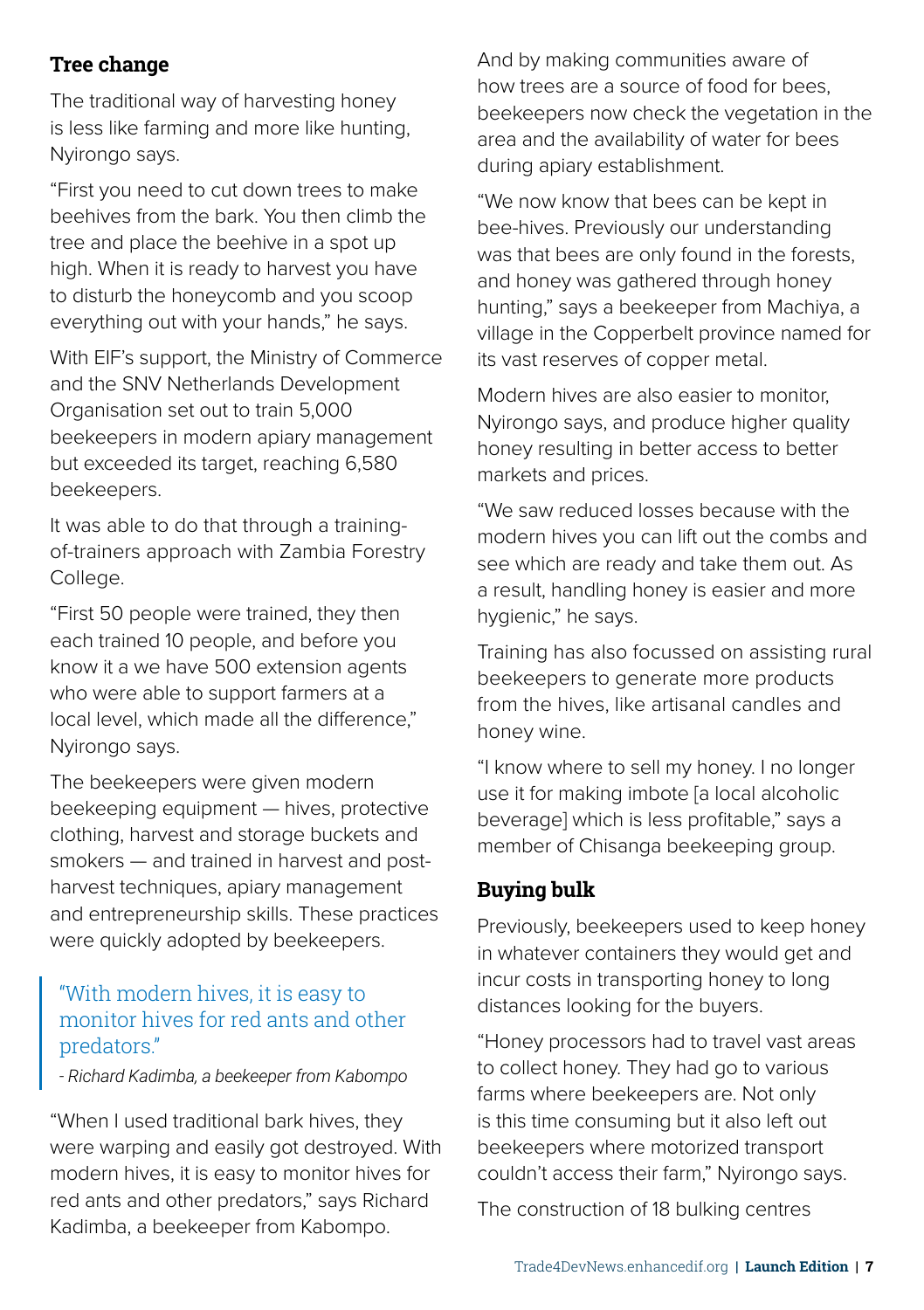

has improved the storage of honey, reduced transaction costs and significantly contributed to the improved quality and subsequently access to markets. The processors are also able to get honey from one place directly from the producers rather than relying on traders.

Communities also made contributions in kind to the construction.

"This helped create a level of ownership and an interest to maintain the facilities," Nyirongo says.

Through improved training and storage, farmers have improved quality of their product and improved access to markets and achieved higher prices.

Laston Mwape is one of more than 6,000 beekeepers connected to extension services who is now collaborating through bulking centers to facilitate access to higher value markets. His honey business has become very profitable — he is collecting up to twelve 20-liter buckets per harvest, which comes twice a year from June to August, and again from November to January.

"I bought cattle, built a house [and my] children go to school," he says.

The quality of Mwape's honey has also improved significantly since participating in the project. Processors say that honey bought from trained beekeepers is of superior quality when compared to untrained beekeepers.

Of the 2,653 beekeepers now directly attached to the bulking centre, at least 38% are women, exceeding the 30% target placed by the project.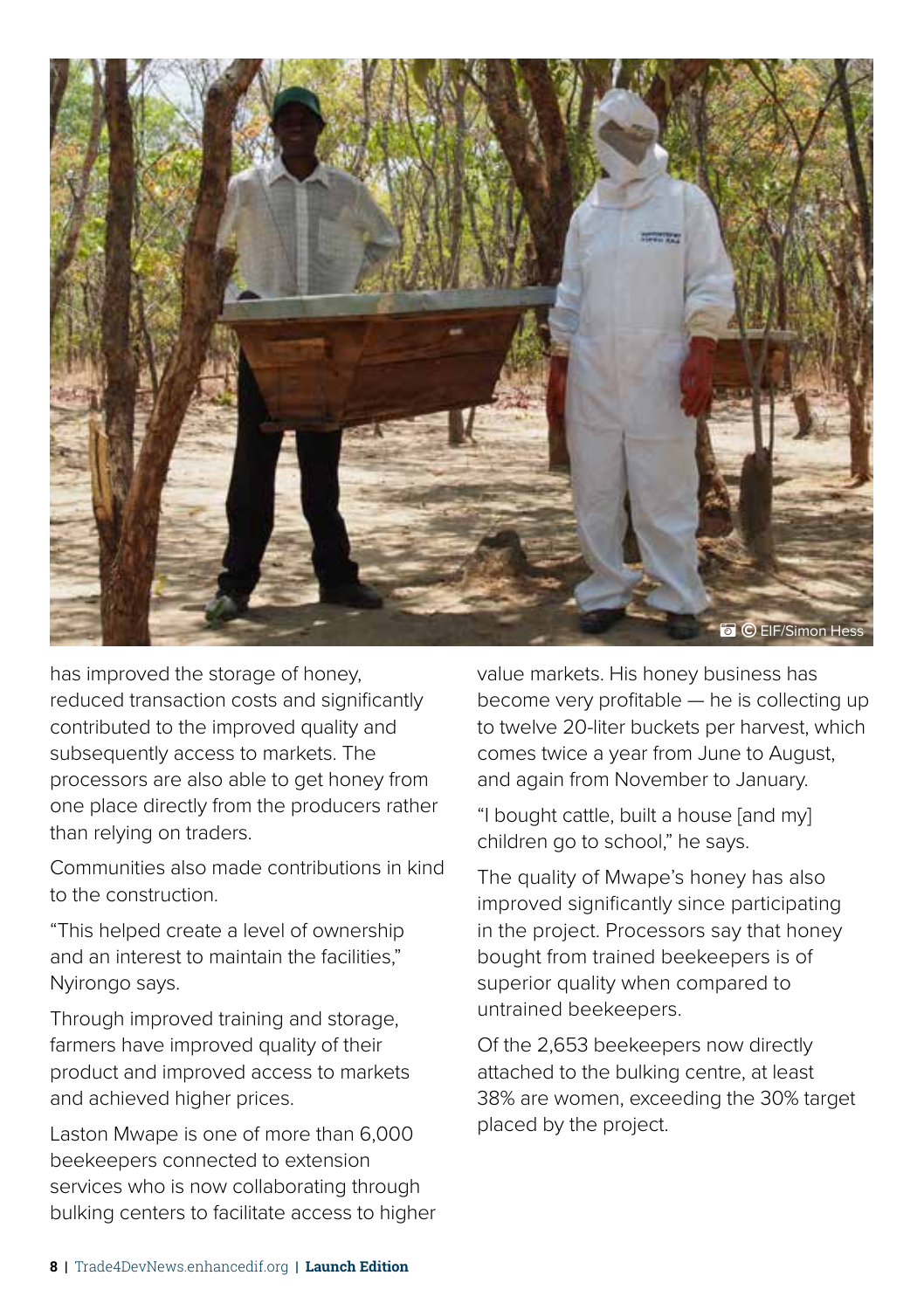### **Queen bee**

Beekeeping in Zambia has traditionally been a predominantly male occupation. Male beekeepers have been reluctant to allow women into the sector based on both tradition and safety considerations.

"It was a general understanding that women's participation in the bee products sector could only be enhanced through the use of acceptable modern hives, located close to their respective homes," Nyirongo says.

The adoption of modern beekeeping technologies has created an environment where women are encouraged to participate in the sector. The project also deliberately targeted groups and entities that are led or owned by women participating in the sector. One of those groups was the Kabule Women's Beekeeping group — a group of 20 members based in a town in the middle of Zambia called Kapiri Mposhi.

The group has received training and has been linked to Luano honey as the main buyer, which increased their production

from 45 buckets of honey at the start of the program to more than 300 in 2015. They also managed to secure the sale of their entire bulk product.

### "We hope to attract the entire community."

*- Dorothy Mambwe, a member of the Kabule Women's Beekeeping group*

"The majority of members, if not all, have husbands with no jobs and some are widows keeping orphans. This project has really uplifted their standard of living in all aspects… through the profits they get from the club they are able to pay for their children's [tuition]," says Dorothy Mambwe, a member of the group.

"Our future plans are to go into extraction so we can produce soap, candle and other beeswax products. We hope to attract the entire community," she says.

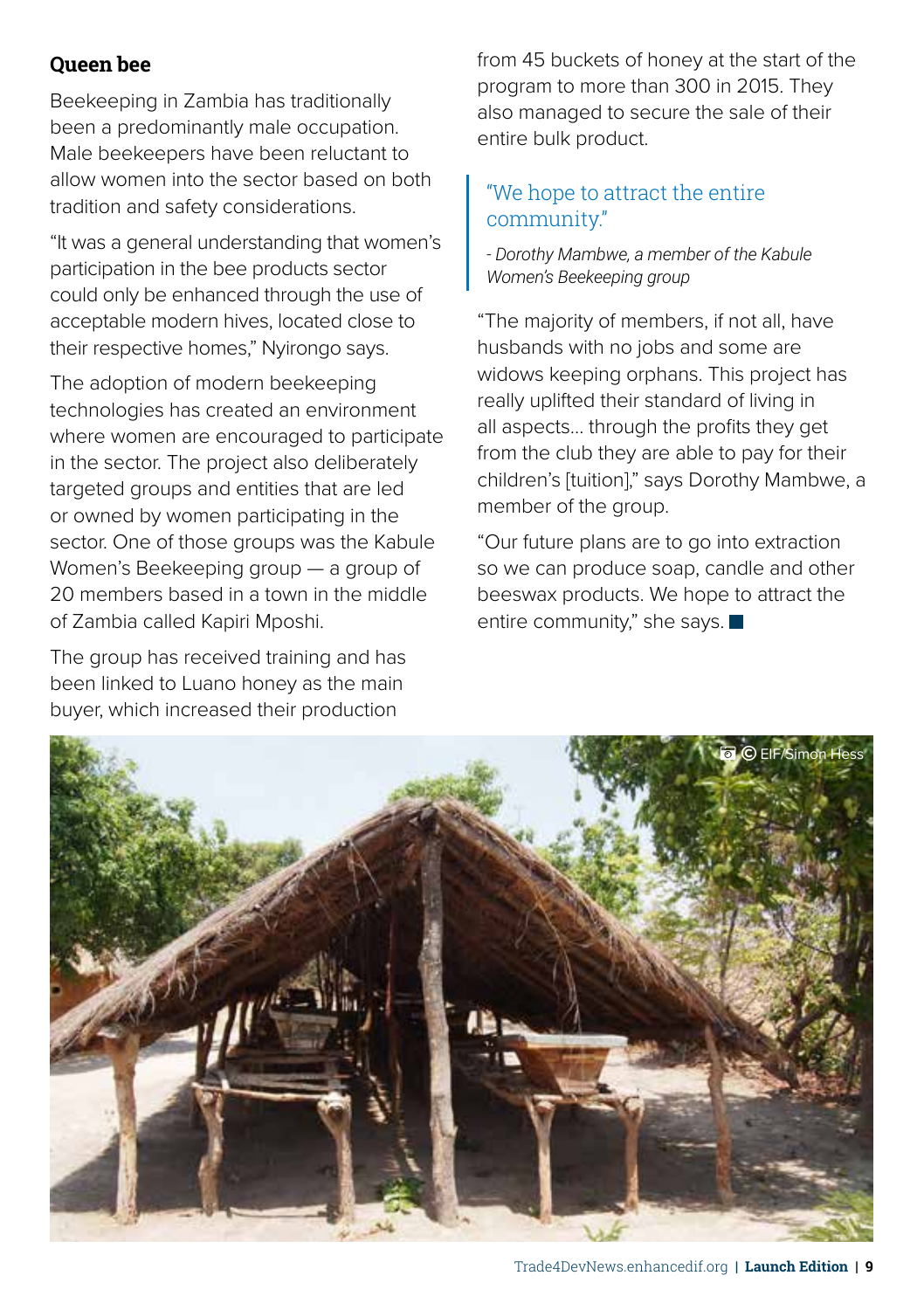<span id="page-11-0"></span>

## **Vanuatu: Tourism as a way to lift the pacific out of poverty**

*Ratnakar Adhikari, Joe Natuman* | November 11, 2017 | Tourism *Originally published on Thomson Reuters Foundation News*

The seafront of Port Vila, Vanuatu, bustles with activity. Traders – most of them women  $-$  call out to tourists wandering past, imploring them to take a look at a kaleidoscopic island dress or intricately woven basket.

These 'market mamas,' as they are colloquially referred to, are the backbone of a vital part of Vanuatu's economy – its tourism industry. Tourism employs 55 percent of Vanuatu's total labour force, represents 65 percent of Vanuatu's GDP and is also helping communities build resilience to climate change.

Take Port Vila's seafront, for example, which was destroyed by Tropical Cyclone Pam in March 2015. With the help of the New Zealand government and the Enhanced Integrated Framework, Vanuatu redeveloped the seafront into an attractive area for locals and visitors alike – building a stage for cultural performances, equipping the

market mamas with power and internet, and reinforcing the seafront wall to enhance protection against erosion.

It is expected that the seafront redevelopment will contribute to a 36 percent increase in tourism arrivals this year, which means more local jobs not just for tourism operators but also for farmers, furniture makers, beauticians, artists and

#### **SCAN THIS QR CODE TO READ THE ARTICLE ONLINE**

enhancedif.org/en/blog-entry/ tourism-way-lift-pacific-out-poverty

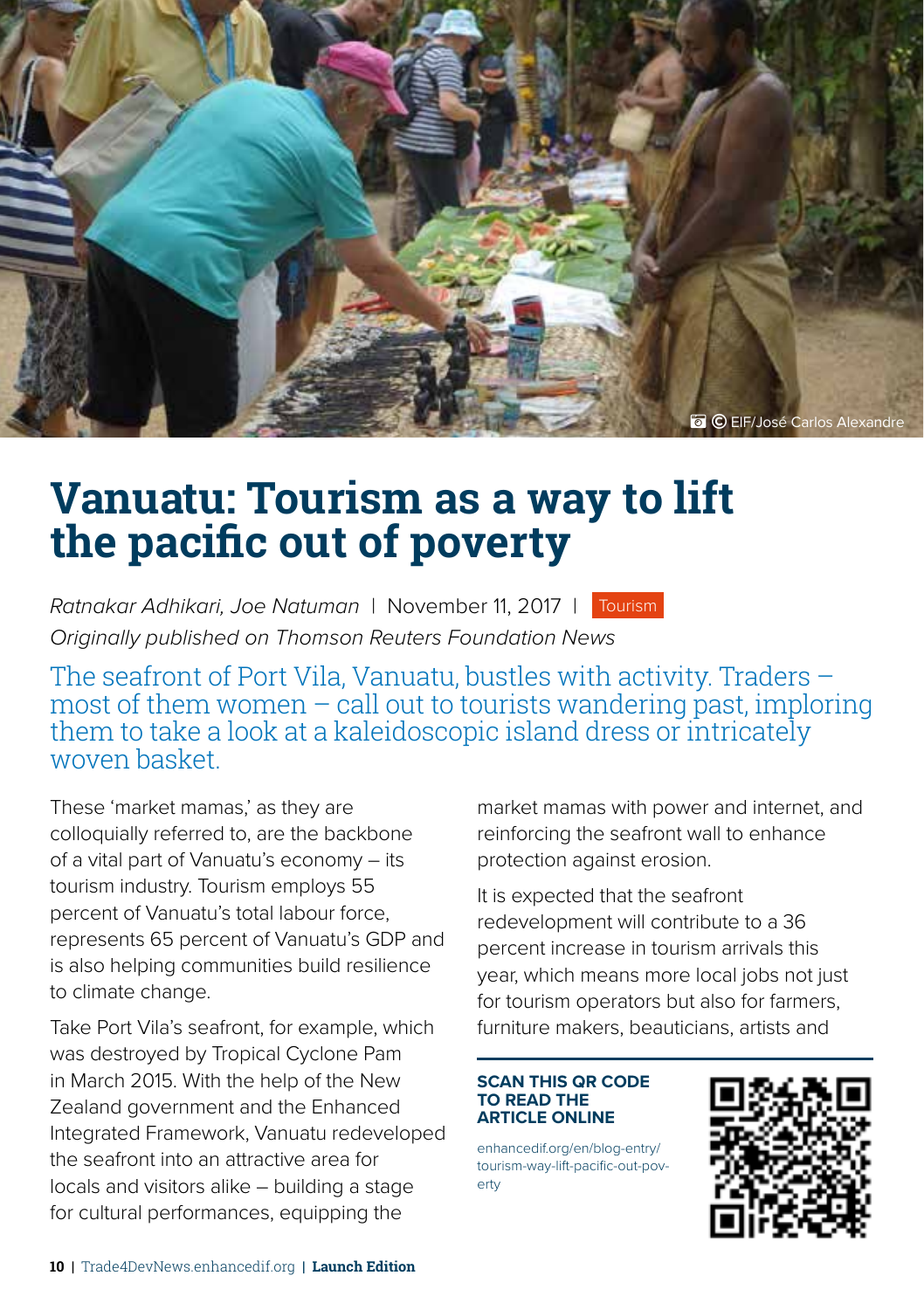other professions directly or indirectly impacted by the tourism industry.

Vanuatu is not the only Pacific Island state for which tourism is vital for economic and social development. The World Travel & Tourism Council rates Oceania second to only the Caribbean in terms of tourism's contribution to employment, GDP, domestic spending and visitor exports.

The Solomon Islands is another country that sees tourism as a powerful tool to decrease poverty in rural communities, and has introduced a number of successful measures in the past few years to enable an increase in participation, particularly of women and youth, in the sector.

Policy initiatives such as The National Tourism Development Strategy 2015-2019 have created a favourable environment for tourism to flourish, laying out a roadmap for a prosperous tourism industry in the mediumto long-term.

This has led to accessible educational opportunities in hospitality, travel and tourism which women have particularly have taken advantage of, making up over 70 percent of the 2016 enrolments at the Solomon Islands National University's School of Tourism and Hospitality.

However, there are still many opportunities for the Pacific Islands states to take advantage of tourism for development, for which urgent priority actions are needed.

First, countries need sufficient transport capacities, including improving air and seaport services with increased frequency and reduced costs of travel from key tourist destinations.

Second, the region needs to develop and strengthen educational institutions to improve tourism-related skills in the workforce. This will allow more local jobseekers to benefit from the sector.

Third, for some countries high fees for tourist visa and other services, as well as rigid procedures on arrival may deter regular tourists. Easing visa requirements and simplifying customs and immigration procedures is crucial.

Finally, increased linkages between arriving tourists and local businesses need to be made to ensure inclusive growth from tourism. This could be through linking local farmers to hotels and restaurants through to government-to-government partnerships, as exemplified by the Vanuatu seafront development.

This conversation is coming at an important time. The United Nations has designated 2017 is the International Year of Sustainable Tourism for Development, which aims to support a change in policies, business practices and consumer behaviour towards a more sustainable tourism sector that can contribute to all of the 17 UN Sustainable Development Goals. Leaders across the Pacific have committed to the SDGs, with the Prime Minister of the Solomon Islands declaring the Goals as their "ultimate commitment"

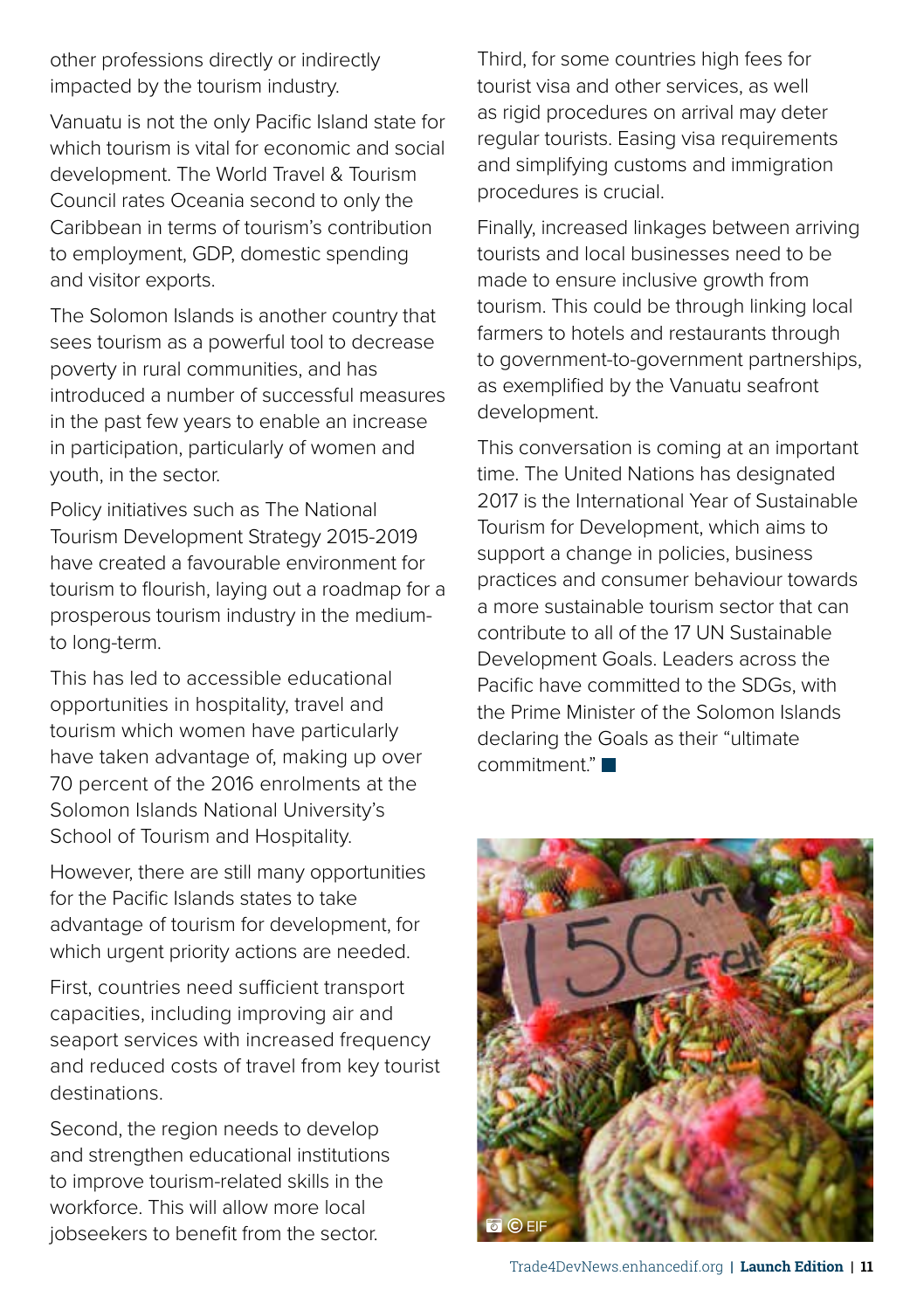## <span id="page-13-0"></span>**Trade4DevNews** | Partner Stories | In Brief



#### **SCAN THIS QR CODE TO READ THE FULL ARTICLE ONLINE**

enhancedif.org/en/blog-entry/ how-enhanced-integrated-framework-supporting-ldcs-unleash-their-trade-potential



## **How is EIF supporting LDCs to unleash their trade potential?**

*Ratnakar Adhikari, James Edwin Originally published in Bridges Africa, VOLUME 6 - NUMBER 8*

Inadequate institutional and productive capacities constitute major impediments to the participation of least developed countries in global trade. How is the Enhanced Integrated Framework supporting them, particularly in Africa, in their efforts to overcome these barriers and benefit more from trade? ... **< READ THE REST ONLINE >** 

## **Comorian vanilla and clove exporters secure financing with ITC help**

*Originally published at ITC News*

## Project strengthens value chains of vanilla, clove and ylang ylang in the Union of the Comoros

Three cooperative companies in the Comoros have obtained trade financing worth over \$400,000 for vanilla and clove harvesting and export, thanks to a joint project by the International Trade Centre (ITC) and the United Nations Development Programme (UNDP). The loans demonstrate how modest amounts can make a significant difference to the ability of micro, small and medium-sized enterprises (MSMEs) to export competitively. The financing was secured through an Enhanced Integrated Framework (EIF)

project seeking to connect the Comoros' three main cash crops to global value chains. ... **< READ THE REST ONLINE >** 



#### **SCAN THIS QR CODE TO READ THE FULL ARTICLE ONLINE**

trade4devnews.enhancedif. org/en/blog-entry/comorian-vanilla-and-clove-exporters-secure-financing-itc-help

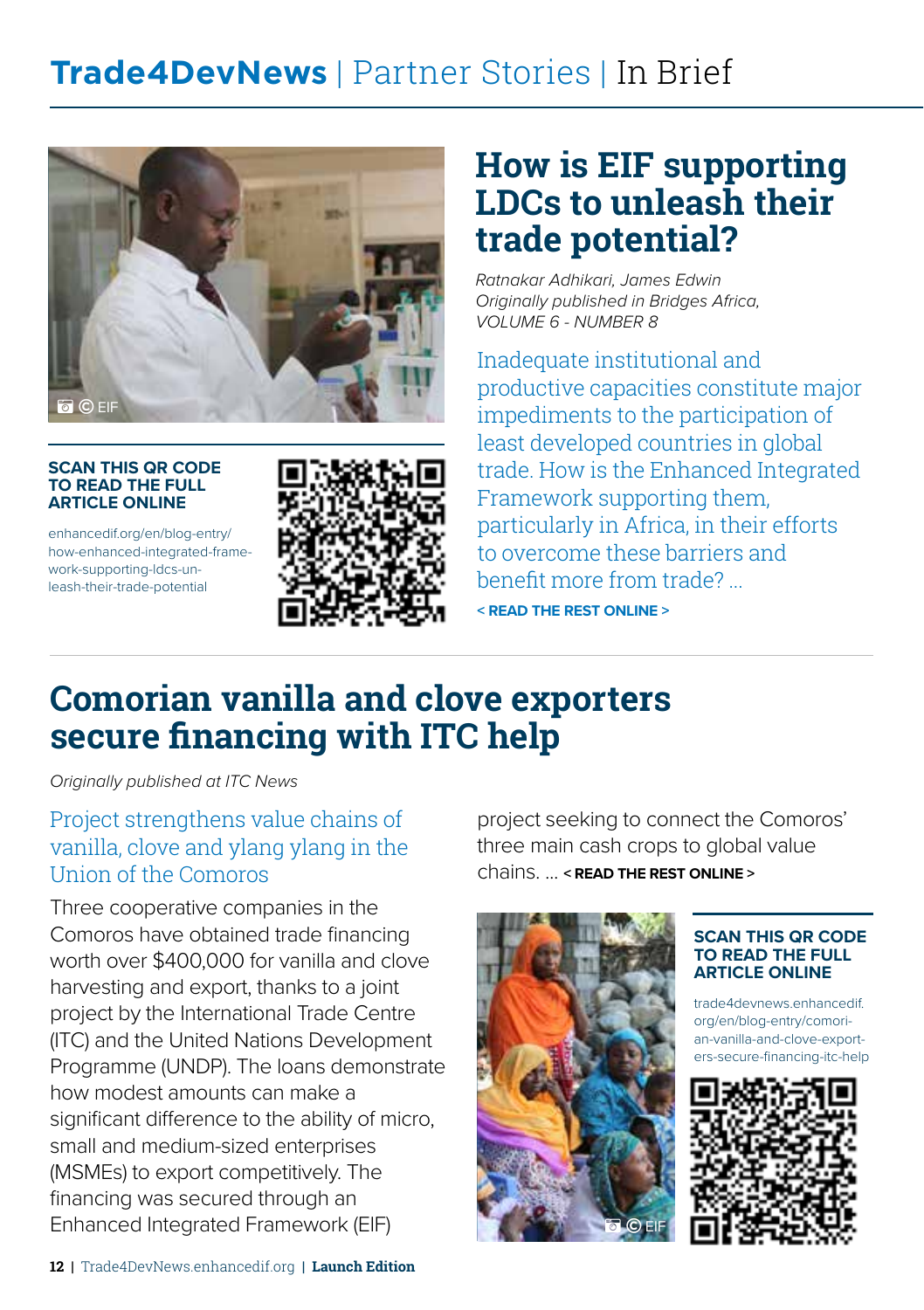## <span id="page-14-0"></span>**Benin cassava flour makers seek geographical indication**

*Originally published at UNCTAD News*



Two dozen Beninese women making a unique type of garri flour sign up to a new code of practice to better market their product and boost incomes.

Garri, a type of flour made from cassava root, may be a staple in West Africa, but Gari Sohoui is special. That's because it can only be made from cassava grown in the central Collines département of Benin, and using only the artisanal methods unique to the area. ... **< READ THE REST ONLINE >** 

#### **SCAN THIS QR CODE TO READ THE FULL ARTICLE ONLINE**

trade4devnews.enhancedif. org/en/blog-entry/benin-cassava-flour-makers-seek-geographical-indication



## **Samoa takes important steps to becoming e-commerce ready**

*Originally published at UNCTAD News*

The Samoa Rapid e-Trade Readiness Assessment, funded by the Enhanced Integrated Framework, was carried out following a regional workshop on e-commerce in June this year that UNCTAD and the World Trade Organization held with the Pacific Islands Forum Secretariat

Made up of eight islands sitting halfway between Hawaii and New Zealand, the country's isolation fuels high import prices and creates challenges for Samoan entrepreneurs to access global markets and grow their businesses ...

**< READ THE REST ONLINE >** 



#### **SCAN THIS QR CODE TO READ THE FULL ARTICLE ONLINE**

enhancedif.org/en/blog-entry/ samoa-takes-important-steps-becoming-e-commerce-ready